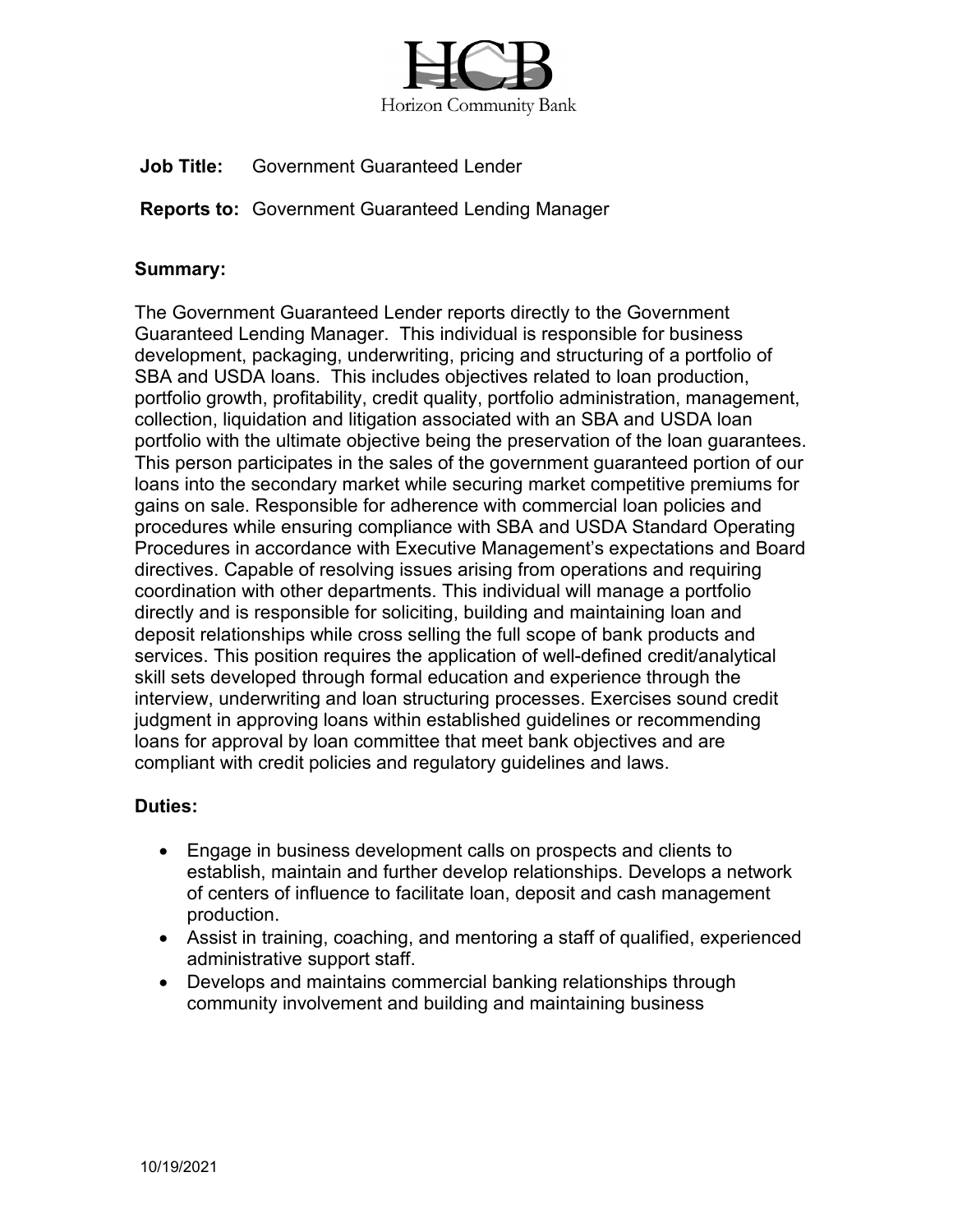networking. Effectively prospect for clients and consultatively delivers creative financial solutions to meet their needs.

- Applies credit/analytical skills toward the effective underwriting of credit risk and engages in development of loan structure, terms, pricing and documentation toward the approval and closing of loans that achieve the objectives of the bank.
- Effectively manages and administers a loan portfolio by monitoring ongoing financial reporting, covenant and borrowing base compliance; manages delinquency; effective modification renewals and extensions of credits; and appropriate ongoing risk ratings.
- Maintains knowledge of bank products and services and collaborates with internal and external business partners of the bank so as to consultatively provide for the full scope of the client's financial needs resulting in a deep and diverse client relationship that maximizes the profitability of the bank.
- Maintain ongoing knowledge of the local, regional and national economic conditions as well as all industry sectors with which the bank engages so as to remain cognizant of the external forces and market trends impacting the overall asset quality of the loan portfolio.
- Ensure all collateral interests taken to secure the lending exposure of the bank are legally perfected and appropriately valued, monitored and insured.
- Comply with all bank policies and procedures as well as related Federal, State and industry laws and regulations pertaining to the bank's lending and banking activities.

## **Knowledge, Skills, and Education Requirements:**

Basic Qualifications

- Preferred Bachelor's degree in Finance, Business, Accounting or Statistics with a strong basis in financial accounting or equivalent knowledge gained through direct experience.
- Minimum 3 to 5 years of experience as a government guaranteed lender with demonstrated management skills and experience. Well-developed credit analytical skills supported by formal credit and cash flow training.
- Intimately familiar with SBA and USDA Standard Operating Procedures.
- Well developed skills in the use of proprietary or non-proprietary analytical software supported by expert level skills in the use of Microsoft Excel.
- Effective negotiations skills.

Preferred Skills and Experience

- Direct experience with Buker's Tax Analysis and FSA analytical software (or similar financial analytic software).
- Good knowledge of economics and finance.
- Basic knowledge of risk analysis.
- Effective technical report writing skills.
- Effective verbal and written communication skills.